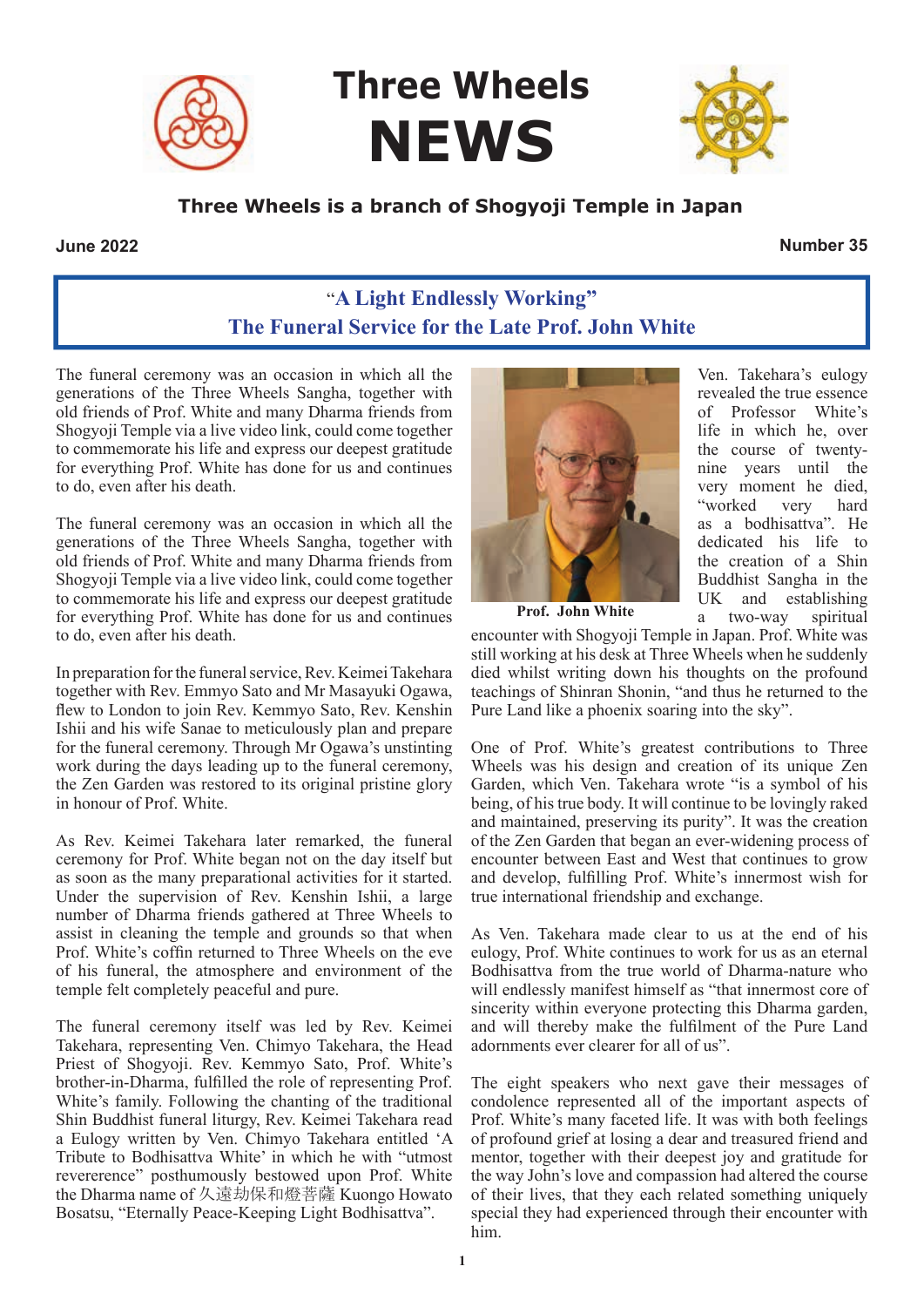Representing University College London, where Prof. White taught as an art historian eventually becoming its Pro-Provost, Prof Nick Tyler recalled how he met Prof White due the 150th Anniversary commemoration for the arrival of the Choshu students in England. Prof. Tyler learned from him about their "journey of peace" and felt such incredible admiration for Prof. White's foresight and ability to understand the depths of the relationship between the Choshu students and Prof. Alexander Williamson.



**The funeral service for the late Prof. John White**

Representing the Buddhist Society, Dr. Desmond Biddulph paid tribute on behalf of the wider Buddhist community in the UK to the life of Prof. White who, in his search for the truth of the Buddha's teaching, "did not leave a stone unturned". Dr. Biddulph was very grateful to have been involved in the publication of the three volumes of haiku poetry by Basho, Buson and Issa that were translated by Prof. White and Rev. Kemmyo Sato. These three poets each represented three of the most important aspects of Mahayana Buddhism and these books will be a lasting tribute to him. For Three Wheels, Dr Biddulph continued, Prof. White was a real pillar, and a true example of a life fully lived from the whole heart.

Dr Stephen Montgomery first met Prof White in 1998 at UCL and soon became a close friend to him, witnessing the growth of his very special relationships with Rev. Kemmyo Sato and Mr Kenji Toda. Dr. Montgomery was very touched by the dialogues between Prof. White and Ven Chimyo Takehara. When the latter asked Prof. White if he had a teacher, Professor White immediately replied, "I have no special teacher, everyone around me is a teacher". This answer reminded Venerable Takehara of the spirit of Bodhisattva "Never-despise" who always feels heartfelt respect towards others, never belittling them.

Prof. Hideaki Nagase addressed his words of gratitude to Prof. White "For teaching me, guiding me and inspiring my thoughts. Without which I could not be the person I am today". He remembered with great fondness their long conversations over dinner on topics such as Buddhism, quantum physics and the nature of illusion. Mrs Kaori Punwani saw, over the many years she knew Prof. White since she was a young student, his commitment and dedication towards the growth of the Three Wheels Sangha and future generations of followers. This was selfless work he carried out in quietness and stillness, with no attachment to the result.

Miss Jessica Adkins first met Prof. White when she was a very young child and always regarded him as her godfather. Shortly before his death, whilst still extremely weak and fatigued, Prof. White dictated to Jessica the concluding haiku for the last volume of poetry he completed. It read:

> A finish can be

of this, that or everything.

Which will this one be?

Mrs Latifa El Ahmadi was Prof. White's housekeeper and was deeply devoted to him over many years. He seemed to her like a father rather than an employer and she looked forward to seeing him every week. She felt that Prof. White was now in a very special and peaceful place.

In his Address of Thanks, Rev. Kemmyo Sato spoke of Prof. White's original encounter with Ven. Chimyo Takehara,which was the fountainhead of the innumerable spiritual events which flowed from it. Finding out, several days after his death, that Ven. Takehara always saw Prof. White as a Bodhisattva, Rev. Sato came to understand their encounter with one another as a rare historical event in which two Bodhisattvas met in mindful contemplation of one another in the deepest spiritual dimension.

Rev. Sato described how, following that momentous encounter, Prof. White laid aside all his extraordinary achievements as a world-renowned scholar in the field of art history in order to pour his entire energy into the establishment of Three Wheels. This was the work of a Bodhisattva that he continued right up until the very last moment of his life, when he died at Three Wheels after vowing to spend his remaining days there. It was after his death, Rev. Sato continued, that John's true being emerged, "This eternal Bodhisattvaship, or never-ending altruism is still working for us and will always continue to do so"

Following the traditional offering of incense in gratitude for Prof. White's life, his coffin was carried out to the viewing hut of the Zen Garden for his final viewing of the garden he designed and created. Rev. Kemmyo Sato and Mr Masayuki Ogawa, who had such profound, lifechanging encounters with Prof White, especially during



**The final viewing of the Zen Garden**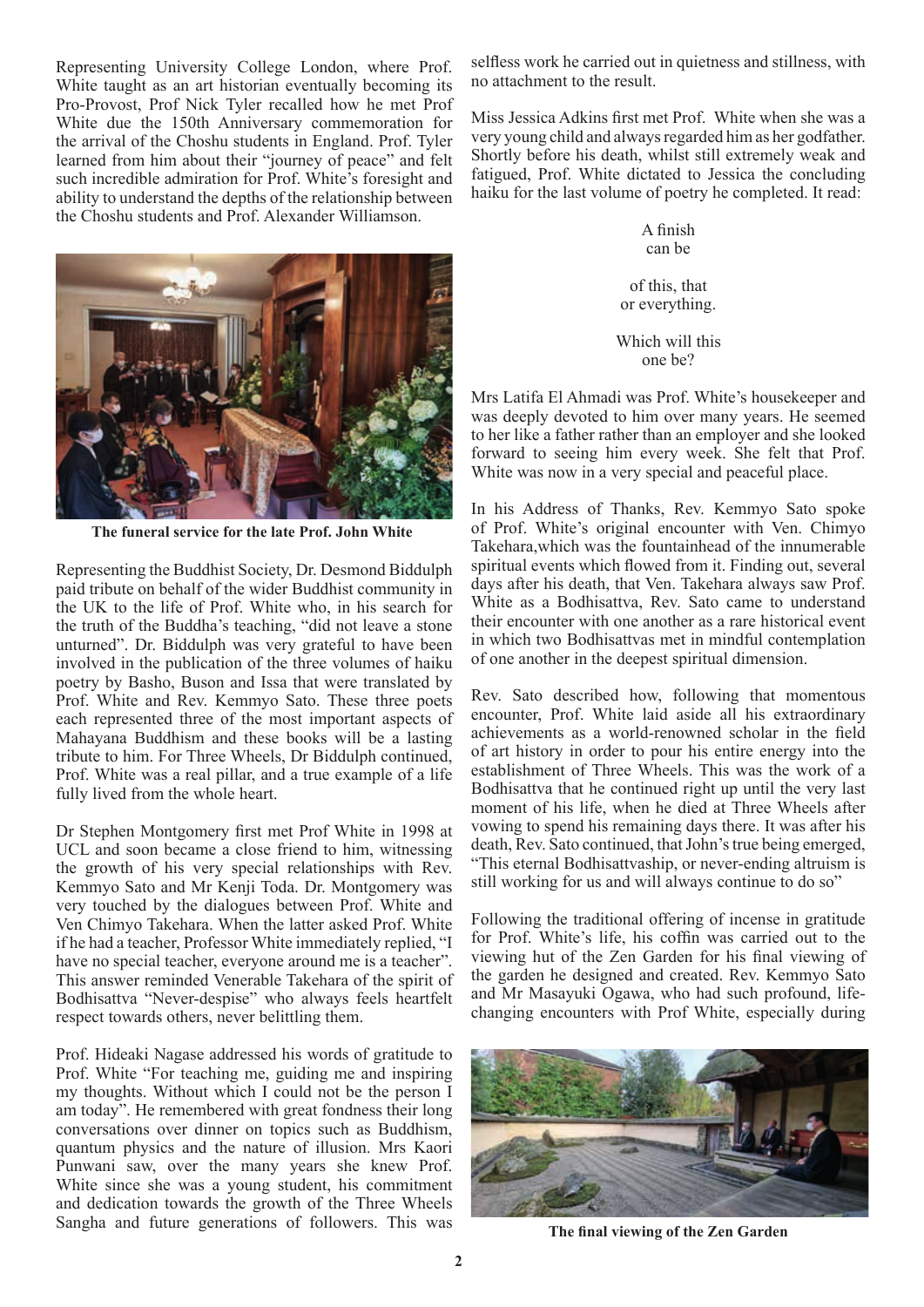the time of the construction of the garden, sat by his side and raised a glass of Sake as a final toast to him. The song, 'You Raise Me Up', performed by Dharma-friends from the Shogyoji Ladies group, was played as a final tribute to Prof. White's life. Professor White would have been overjoyed to see the pristine beauty of the Zen Garden at that moment.

In closing this report, I would like to express my most sincere gratitude to Ven. Chimyo Takehara, Rev. Keimei Takehara, Rev. Kemmyo Sato, Rev. Kenshin Ishii and all Dharma friends from Shogyoji Temple in Japan and Three Wheels in London, for everything they did at Prof. White's funeral ceremony to make real his innermost wish for pure harmony within diversity. As Ven. Chimyo Takehara expressed so movingly in his eulogy, Prof. White will always be together with us as an eternal Bodhisattva, illumining the way for all of us ignorant beings, as a light endlessly working from the world in which being and not being are equal.

**Andrew Webb**

## **Amida Buddha, Transcendence and Otherness The 152nd London Eza**

On 12th April 2021, twenty-eight guests joined Three Wheels residents to listen to what Prof. John White has declared his "last talk". His erudite and compassionate presentation, drawing on three decades of study and reflection, expressed his deep wish for the Nenbutsu Sangha to go ever beyond the range of conceptual limits and the conflicts that such attachments can cause. In the spirit of the great Mahāyāna Sūtras, he encouraged us to consider the use of the words 'transcendence" and "otherness", as these can help us avoid the polarisations that arise from attempting to address the limitations of language through negation.



**Prof. John White giving his talk to Dharma friends via Zoom**

Prof. White's talk gave rise to many questions and impressions. Mr Andrew Webb, a trustee of Three Wheels, thanked John and said that his talks always show us a clear direction. Mr Sam Kelly and other Dharma friends also took the opportunity to thank Prof. White for everything he has done to help develop and protect Three Wheels as a place of spiritual encounter. Prof. White responded: "You have all transformed my life. None of us has a permanent self and I am certainly not who I was thirty years ago." He also spoke of the value of ignorance, which he said, "can be a useful tool when used properly". "The thing is to be interested all the time, to live moment to moment without hopes and fears, and with concentration. We all make mistakes. We shouldn't be frightened. Press on!"

Several people asked Prof. White about the relationship between this talk and his previous one on the subject of haiku. John spoke of the importance of spontaneity and said that one should simply look at things with openness, coming back to look again and again. Rev. Ishii noted that this is precisely how Prof. White developed his vision of the Three Wheels Zen garden, through many visits and encounters with the famous Ryōan-ji garden in Kyōto. Rev. Ishii also shared an account of John's first visits to Shogyoji and said that he felt that John had gone to Japan as a practitioner to find the truth of life for himself and for people of the future.

Rev. Sato concluded the meeting by saying that "what is behind John's talk is unconditional love. The way he shows us is beyond conflict. What I can do is just take refuge. Namu Amida-butsu"

The English poet John Burnside once wrote, "The soul that magnifies the unsayable other is itself magnified". This seems to me to be a very apt description of the kind of greatness that all Dharma friends could feel about Prof. John White as he delivered his final, life-giving address to the Sangha.

**Andy B.**

#### **Virtue Transference The 153rd London Eza**

Even before we gathered online for the mid-summer Eza, Dharma friends were already talking with excited anticipation about Rev. Kemmyo Taira Sato's talk on "Shinran Shōnin's Notion of Returning Ekō". It may be that Rev. Kenshin Ishii's own talk at the Shokai retreat this spring, titled "Prince Shotoku and His Manifestations around Me", gave Dharma friends an intuition that gensō ekō (returning virtue-transference) is the fundamental basis of the faith-movement of the Sangha.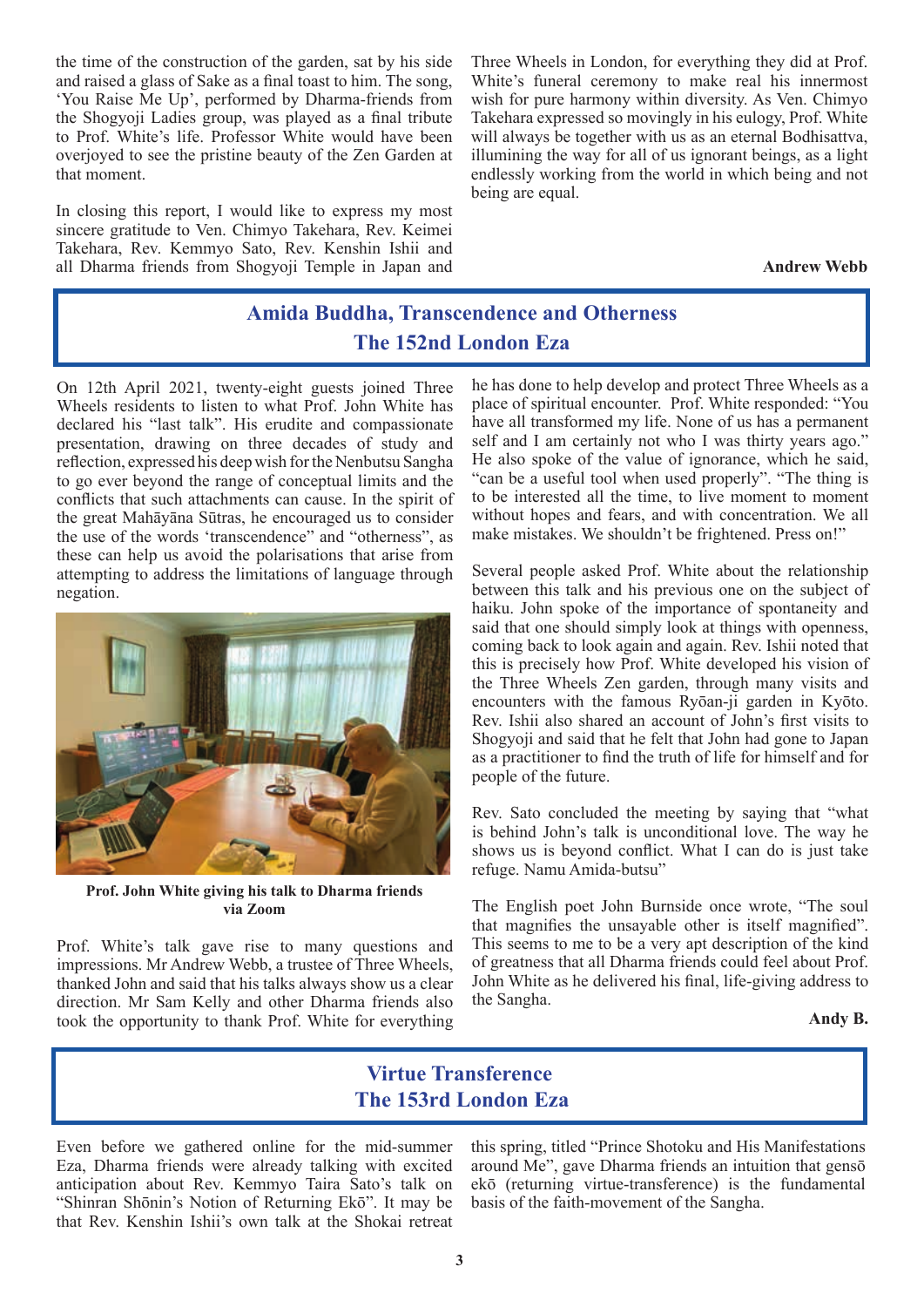Rev. Sato said that he wanted to speak about returning virtue-transference because, "there exists a group of Shin Buddhist scholars who are rather reluctant to discuss it. They assume that returning virtue-transference is a gift we receive from Amida after our death". Rev. Sato, however, wished to demonstrate that the "returning ekō" was actually far from a "fanciful notion" but rather Shinran Shonin's actual faith experience. As Rev. Sato stated with great energy, "Shinran Shonin had to talk about gensō ekō because it was the reality he saw in front of him. He encountered his master Honen Shonin as a bodhisattva coming to save him."

Shin Buddhists are correctly taught that there is no virtuetransference from the side of the karmic self, but due to this they can sometimes fall into doubt about Shinran Shonin's teaching on "love in the Path of Pure Land Buddhism" as "quickly attaining Buddhahood by pronouncing the Nenbutsu". Rev. Sato addressed this problem in careful detail in his talk but, to summarise, he explained: "In this reality of Namu-Amida-butsu, in this unadorned sole recitation of the Nenbutsu, there is no bifurcation, no duality, no intellectual discrimination. Nor is there any distinction between subject and object, student and teacher, giver and receiver, speaker and audience, ōsō and gensō, after death or during life. They are all as one in the absolute reality of the working of Amida's unconditional love, Namu-Amida-butsu, Namu-Amida-butsu."

Following the talk there was an opportunity for people to ask questions and share their impressions. Mr Max Nilsson-Ladner expressed his thanks for Rev. Sato's talk and spoke about the difficulty of seeing others as Bodhisattvas. This allowed Rev. Sato to clarify, "Seeing others as Bodhisattvas is not a 'duty' of Shin Buddhists, but as Shinran Shonin describes, a fact of faith experience."

Mr Neil Chase said that he used to think of the Pure Land as a faraway place but now, through Dharma friends, he could find it shining vibrantly in this world and life. Responding to a similar remark from another Dharma friend, Rev. Sato agreed with both comments but reemphasised that in our daily lives we easily fall into the habit of intellectual division and discrimination. "Just say Nenbutsu, Namu-Amida-butsu", he stressed once again. Mr Dave Zimmerman thanked Rev. Sato for his talk and said that it was a good reminder that the Nenbutsu way is "not some merit-based game where you accumulate and call in rewards when you die." "Virtue-transference happens in the moment that you say Nenbutsu", he added.

Rev. Kenshin Ishii thanked Rev. Sato and said that while living at Shogyoji he never wondered about gensō ekō at all, as it seemed evident all around him. This contrasted with his experience when he first came to England. One day though, he heard English Dharma friends sincerely the pronouncing Nenbutsu and he found himself in exactly the same spiritual "place" as when he was with Dharma friends at Shogyoji. Rev. Ishii also talked about how the moment of attaining faith is like going through a spiritual funeral and being born into a new life, and noted that the traditional expression, "To go is easy and yet no one is born there", indicates that those born in the Pure land immediately return to benefit all beings.

Although the subject of Rev. Sato's talk was profound and complex, the simple message to simply take refuge and pronounce the Nenbutsu came across very clearly and tenderly in his peaceful and loving way of speaking to the gathered Dharma friends.

**Andy B.**

### **On John's First Talk at Shogyoji The 154th London Eza**

The September 2021 London Eza, incorporating as usual the ceremony of reconciliation between Great Britain and Japan, was held online due to the continuing pandemic. Around twenty-five people – including Rev. Miki Nakura of the New York Shin Buddhist Sangha and two other North American guests – chanted service together, listened to a talk by Rev. Kemmyo Sato and had a lively discussion afterwards.

Rev. Sato's talk was entitled "On John's First Talk at Shogyoji", prompted by the recent online publication of over 1500 of Prof. John White's poems, under the title of "Done for the Doing", as well as the forthcoming online publication of the twenty-eight talks Prof. White has delivered at Shogyoji Temple over the past twenty-eight years. It was the first time for many of those listening to become aware of the enormous amount that Prof. White has done for the temple.

These contributions include his involvement in the founding of Three Wheels, the creation of the Zen garden, the establishment of the memorials to the pioneering Chōshū and Satsuma students and to Professor and Mrs Williamson who took care of them, the Japanese-British reconciliation movement, the construction of the Stupa of Namu-Amida-butsu at Brookwood cemetery, and numerous publications aimed at, in Prof. White's words, "the further development of mutual understanding between British and Japanese." Rev. Sato expressed his deep personal thanks to Prof. White for all of his efforts and made clear that he wanted Dharma friends to understand the deep roots of his dear friend's work. The Three Wheels community "should never allow ourselves to forget this fundamental ideal of mutual understanding underlying all his actions, so full of love and compassion."

Rev. Sato pointed out that, following his original encounter with Ven. Chimyo Takehara and his followers, Prof. White put aside his own career as a world-renowned scholar in the field of Western art history, and devoted the next twenty-eight years of his life to helping us create and develop Three Wheels in all manner of innovative ways. Revisiting Prof. White's first talk, Rev. Sato found himself "both shocked and amazed by its contents" because "what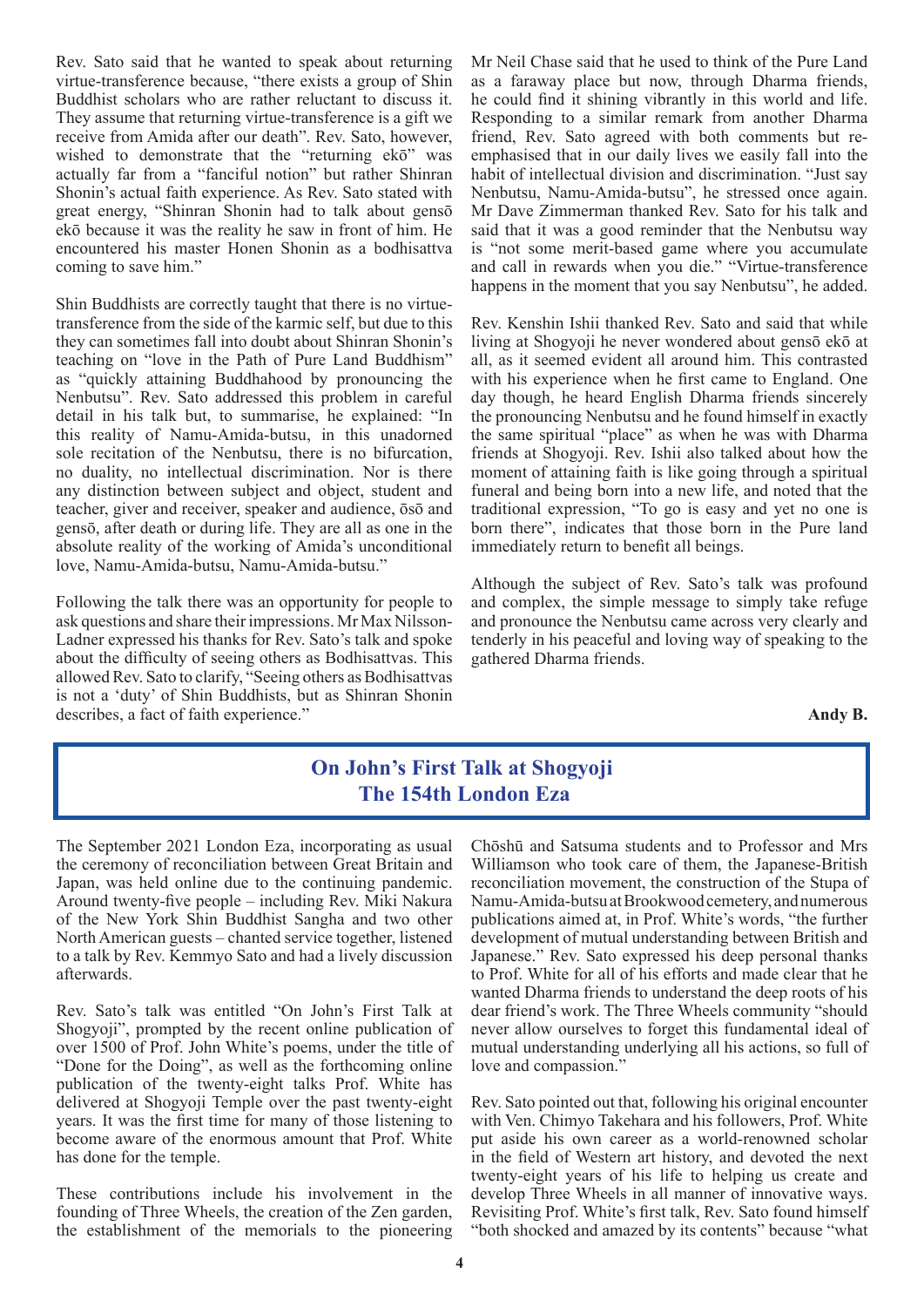John had been speaking about or promising back then in that very early talk, [is now] fully realised in the form of the wonderful Sangha of Three Wheels with all its Dharma friends… All the benefits and gifts we receive nowadays from the Sangha, whether practical or spiritual, were actually foretold in that early talk and we can find the signs hidden in that talk given a full twenty-eight years ago.

Rev. Sato described how it was John's poem: "You of pure faith, I who am certain of nothing, travel the one road," that personally gave him the impetus to "entrust" his life to his friend and fellow traveller. However, on revisiting Prof. White's original talk and discovering all that had been wonderfully achieved in the Sangha, Rev. Sato said that he now realised that John wasn't simply an "exceedingly good friend" but "at the same time […] a manifestation in the form of a bodhisattva of the Ultimate Truth (Dharmakāyain-itself) that is formless beyond words, inconceivable, incomprehensible and inexpressible." Prof. White's quiet resolution in the above poem sounds, Rev. Sato said, "like an expression of the bodhisattva's vow to benefit oneself as well as others or, put another way, to love others as oneself [… a vow that] has been most wonderfully fulfilled during the course of the last twenty-eight years."



**Rev. Sato was delighted to welcome many guests on line**

Rev. Sato also highlighted two specific points that he feels Prof. White has elucidated very clearly for members of the Sangha. Firstly, in his last Shogyoji talk, entitled "Amida Buddha, Otherness and Transcendence", he emphasised the importance of "otherness" which (as John put it) "simply says that whatever it is, or whatever kind or quality of thing it may be that comes into your mind, a Buddha differs from it, as it does from anything else you could ever conceive." Rev. Sato said, "It is quite amazing the way a Westerner's sharp insight into the Buddha-dharma was able to dig, no, gouge, out this crucial point." Secondly, Rev. Sato highlighted John's phrase "Done for the doing". In the Buddhist context, Rev. Sato said, "[This] stands for a bodhisattva's pure act of doing for the doing in order to benefit the self and others simultaneously." "All that was said in John's original Shogyoji talk has been achieved miraculously," Rev. Sato said with tears of gratitude.

Following Rev. Sato's talk, several of the trustees of the Three Wheels London Shogyoji Trust were invited to

speak. Mr Montgomery said that he felt so lucky to know John, and that his friend was a person who would never stop being active until he is finally stopped by death. Prof. Nagase also expressed his gratitude for John's friendship and example, saying how he deeply valued his attitude of always "doing for the doing" and continual striving. Mrs Crellin spoke of how she had come to understand John more deeply over the years and feel gratitude for his contributions, while Mr Andrew Webb expressed how much he had learnt from John's "careful determination". Rev. Ishii also informed everyone that Andrew Webb had recently taken over from John as Honorary Secretary. He reported that John was very pleased to see that Andrew had understood and continued his way of record keeping, which aims to help people in the future understand not only what was decided in the past but also the context in which it was decided. "John's foresight is not only for the next two to three years," Rev. Ishii said, "but for fifty or a hundred years. It shows us his faith that people will keep the Three Wheels Sangha spiritually active."

Rev. Miki Nakura, of the New York Shin Buddhist Sangha, spoke of his recent stay at Three Wheels and shared his gratitude. He said that he was "so impressed to meet a real Sangha, being led there by Amida Buddha". He also said that reading Rev. Sato's talk, and thinking about Prof. White's way of living, he came to reflect on the importance of resolving "the great matter of the after-life" (rebirth).

Rev. Kenshin Ishii said that, while it was wonderful for us all to gratefully celebrate John's great life and work, it was important to understand three deep aspects of Rev. Sato's talk. Firstly, the importance of spiritual "Encounter", as seen in the encounter between Prof. White and Ven. Chimyo Takehara. Secondly, becoming aware of what has been done for us by others, as seen in Prof. White giving up his career and reputation to serve the truth that he had encountered at Shogyoji. Thirdly, to understand the nature of practice. On this last point, Rev. Ishii described how one time he heard Rev. Sato answer the question, "What is Shin Buddhist practice?" Rev. Sato had replied, "Nothing special... every moment is our practice."

Rev. Ishii said that recently he received a phone call that Prof. White had suffered a fall while out at the shops. While he was searching for John his mind was so stressed and anxious. However when he found him at last, John said quietly, "Here you are Kenshin!" and at that moment his mind became peaceful. "John and Amida Buddha have been teaching me that I need to be peaceful and settled," Rev. Ishii said, "I need to be ready to say goodbye to anyone, even though I feel sadness." Rev. Ishii added that he found this awakening, which is very hard to put into words, expressed beautifully in Prof. White's poem:

In this small garden

Amida Buddha awaits

Building his Pure Land

Three Wheels

Ms Judy Patterson, whose father died at the age of 100 last year, was moved to tears by hearing Rev. Ishii's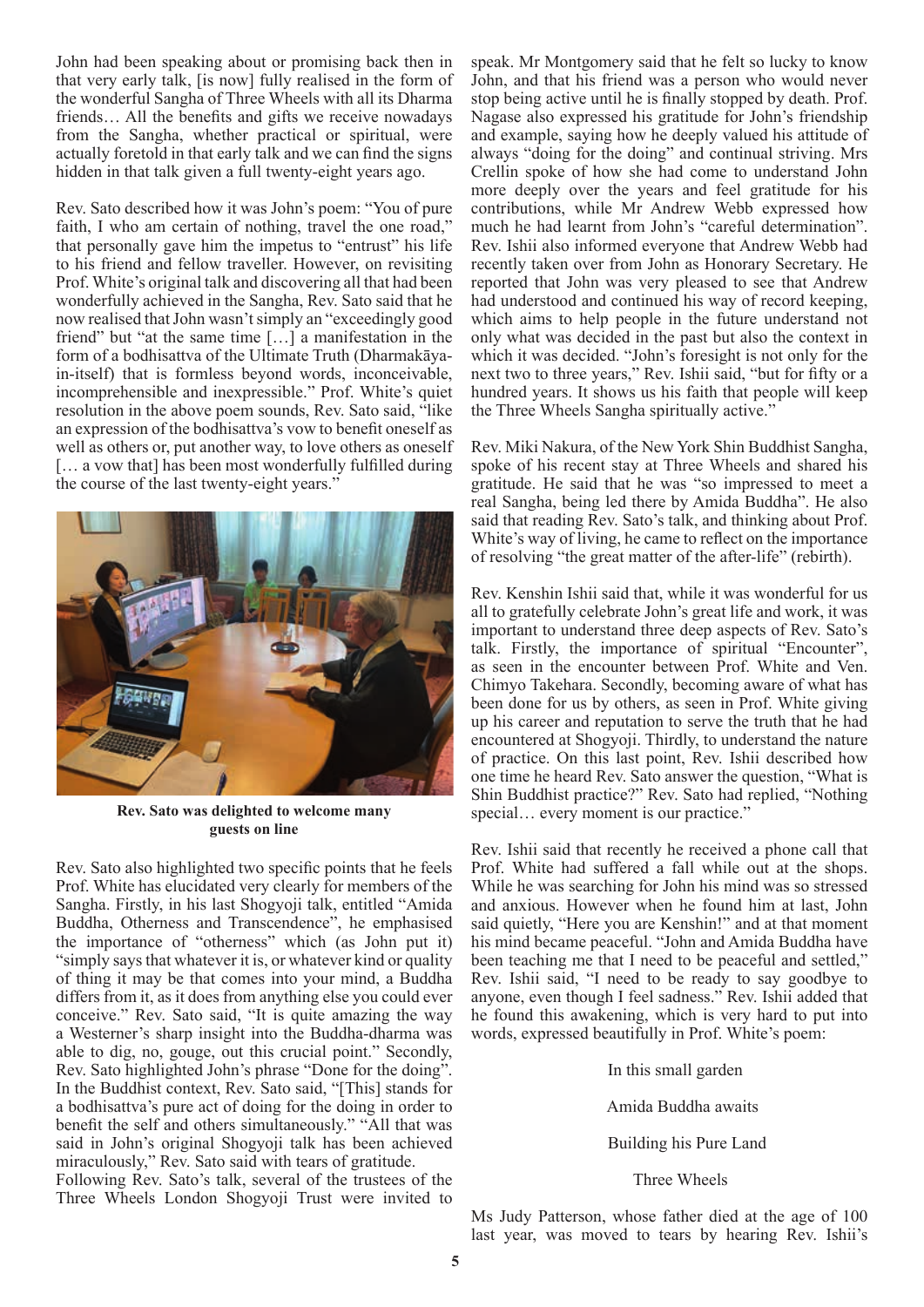comments and thanked him saying, "It was very important to hear someone talk about [this] and I was so glad to hear you." She also added that John's last talk really helped her to understand what real encounter is between people, especially his words, "Ignorance can open the door to discovery".

Rev. Sato closed the meeting by reminding everyone of D. T. Suzuki's words that the ultimate truth is "both in and beyond us". Rev. Sato said, "If you seek after Buddha outside you can't get it. Sink within, introspect within and beyond at the same time – and then you will be at one with everything. That is why I don't mind if John says he a Buddhist or not. He is a Bodhisattva – a manifestation of the truth that is within us. I came to England thinking I was coming to "a land of no Buddha" but I was wrong. Behind every human being is Buddha nature within and beyond us. Look at John and you will understand everything. The

essence of what I want to say can be found in this poem from John's original talk:

> Consider one leaf falling. It will tell you all that you need to know.

> > **Andy B.**

#### **The Pure Land and This World The 28th Shokai Retreat and the 155th London Eza**

Over the weekend of the 2nd and 3rd of October Three Wheels held its biannual Shokai Retreat, followed by the annual Hoonko Otorikoshi Ceremony celebrating the memorial of Shinran Shonin, the founder of the Shin Buddhist tradition. Although many activities had continued online over the preceding months, this was the first time since before the Covid pandemic that it had been possible to hold meetings in person. As a result, it was such a happy occasion for everyone to meet old and new Dharma friends after such a long time. Some members who for various reasons had been away from Three Wheels for even longer, were especially happy to be back, and very warmly expressed their joy.

Other participants, who mainly for reasons of distance were not able to join in person, could join through a Zoom link. Even Rev. Kemmyo Sato, head priest of Three Wheels, who at that time was staying at our parent temple Shogyoji, was still able to join and teach and guide us from there. With the large screen, which had recently been very kindly donated by a Dharma friend, and with Rev. Kenshin Ishii's technical skills, it was as if the online participants were joining in person as well.

On the morning of the 2nd of October everyone gathered in the Buddha room and the Shokai Retreat began with a service to set the scene and concentrate everyone's minds. This was followed by a Vow of Sincere Practice given by Mr Christopher Duxbury, which created the perfect atmosphere for the entire retreat. Christopher started by saying that during the Coronavirus pandemic, he had become aware of how much he was being supported by the Buddha, Dharma, and Sangha, and how Three Wheels had been an island of safety for him. Christopher then spoke of how Rev. Ishii had taught him that in its simplest sense, Shin Buddhist practice could be described as "Thank you and sorry", but said that on reflection he realised that he had been much more focused on the former rather than the latter. In his vow he said that as well as saying the Nenbutsu with gratitude and sincerity, he would also like to say the Nenbutsu with humility and less self-pride.

Afterwards, and for the rest of the day, the time was devoted to listening to all the Sangha members' reflections as to what they had absorbed and learnt over the previous few weeks on "The Pure Land, this World and Hell".

It was wonderful and amazing to hear everyone's reflections and it really did seem that through everyone, Amida's light from the Pure Land was able to shine in the Buddha room. Everyone's words contained so much obvious thought and each member could teach the Sangha as a whole so much with their insight and understanding. Everyone's reflections on the Shokai theme came from slightly different angles which was really helpful and just went to underline the importance of Sangha. Perhaps most impressive was that the contributions given by newer members, some who were attending their first Shokai, were every bit as wonderful as those of more long-standing members, and definitely so much could be learnt from them. There definitely was a very warm and inclusive atmosphere during the meetings, with everyone absolutely accepting everyone else just as they were, which was wonderful and very heart warming.

After everyone had finished, Rev. Kenshin Ishii then commented on how pure and sincere everyone's impressions had been. He talked about the importance of encounter, the importance of listening carefully to others, and the importance of trying to understand their heart and mind. He also reminded us, that through our reflections, we should always try to be mindful of everything that has been done for us, and of the so many people helping us.

Rev. Sato then talked about how happy he was after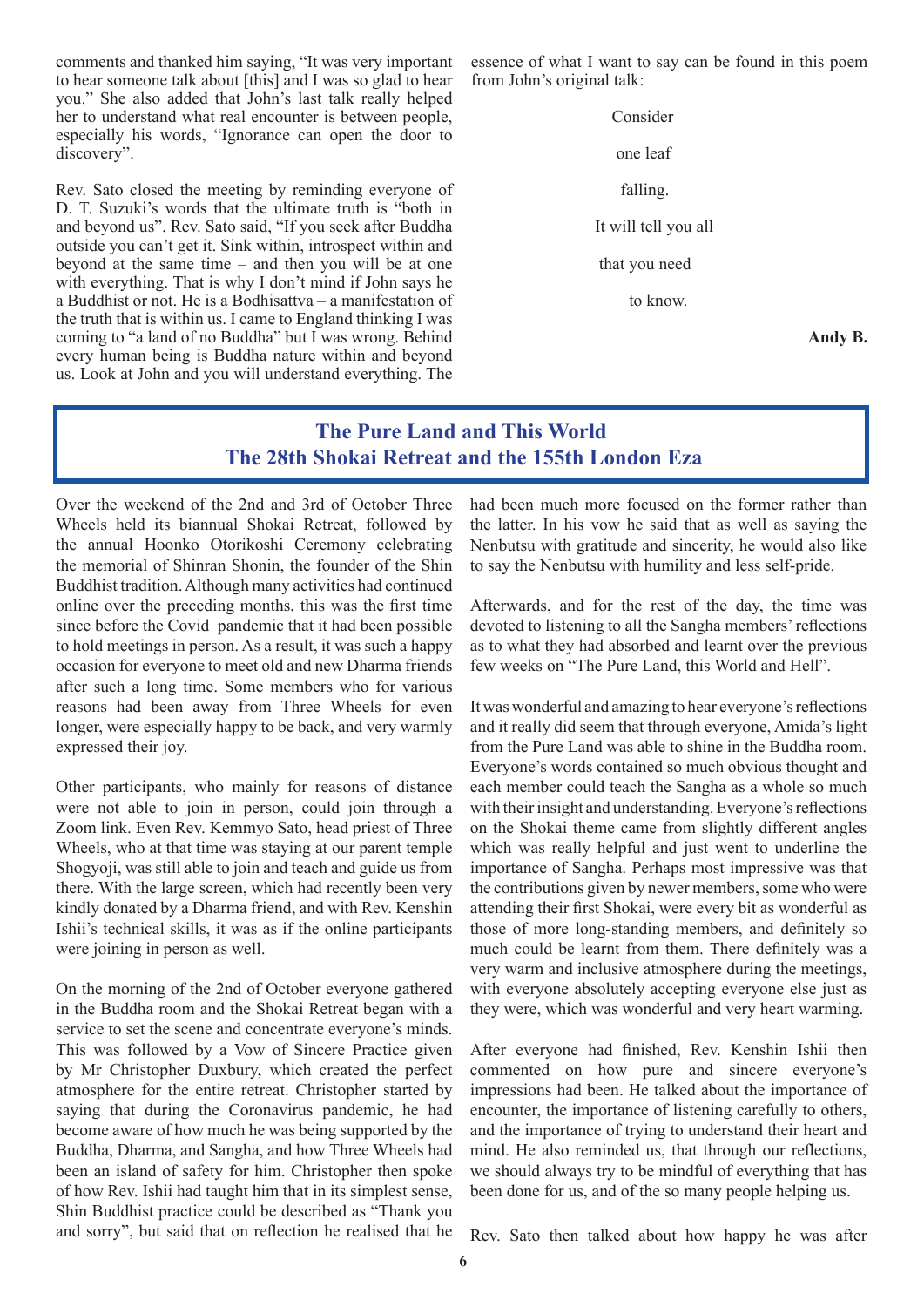listening to a Dharma friend say that being at the Shokai he felt like he was on Vulture Peak, being guided by teachers and Dharma friends. From hearing one Sangha members beautiful reflections, he said that all individuals have their own special light, no matter who they are, but it is our selfcentredness and ignorance that prevents us from seeing clearly. He said this light is always shining but because of our blind passions we cannot see it. It is within us and yet beyond us and we are able to meet this light by turning within. He said the Nenbutsu itself was the Other Power gift of this light, and that we should entrust ourselves to Amida, simply pronouncing Namu-Amida-Butsu. He said that Three Wheels itself was the working of the Pure Land and we as the Sangha should keep moving forwards towards it.



**Dharma friends gathered at Three Wheels for the London Eza**

After the meetings had finished there was a real sense of peace and happiness, and there was plenty of time to chat and digest everything we had received, and then start thinking about preparing for the following days Hoonko Otorikoshi Ceremony.

Whilst the weather on Saturday 2nd October had been very dull, with almost constant rain, on the Sunday the skies started to clear and by late morning a beautiful cloudless blue sky was shining warm autumn sun. Many more guests arrived for the Eza and again those who could attend in person seemed so happy to be back at Three Wheels. Joining online once again was Rev. Sato from Japan, plus guests from Hong Kong, America, and Northern Scotland, amongst many others.

The Hoonko Otorikoshi Ceremony is the most important occasion in the year for Shin Buddhists. It is the time to come and express our gratitude to Shinran Shonin for everything that he has done for us. After the service Rev. Ishii gave a talk, with the same title as the Shokai theme, "The Pure Land, this World and Hell". This talk was Rev. Ishii's own personal impressions on this subject, and here is a very brief summary: Through his reflections on Buddhist teaching he knew that Shakyamuni Buddha had said "life is suffering", but he came to realise that Shakyamuni Buddha also said something positive about this world, namely "life is beautiful", giving various examples of this from the teachings of Shakyamuni Buddha and Shinran Shonin's own teaching of the meaning of faith in the Nenbutsu.

Rev. Ishii then went on to give recent examples of how, through introspection, some Dharma friends had been illuminated by Amida's light and were able to encounter themselves. He said that Amida's formless truth manifests itself as omnipresent light which appears to us shining through others. This is the reason why Rev. Sato teaches that every moment is our practice for Shin Buddhists. It is not easy for us, ignorant beings, to see the light because our eyes are usually closed to it. However, through listening to one another carefully, humbly and sincerely, we become aware of ourselves heavily burdened with our own karmic problems and at the same time of Amida's unconditional love that embraces all of us entirely with no discrimination.

Rev. Ishii then went on to share an encounter he had had with his Dharma friend Andy while he was writing his talk. He had explained to Andy how his talk was going, and Andy said how it naturally reminded him of the famous story of Bennen. At that very instant Rev. Ishii was illuminated by the light of Amida and able to see himself clearly, and at the same time see Amida's compassion through his good Dharma Friend. To conclude his talk Rev. Ishii reminded us of the importance of the Hoonko Otorikoshi Ceremony, and it being a special time for all Shin Buddhists to express their deepest gratitude to Shinran Shonin for all that he has done for us.

One guest commented that it seemed that having a selfcentred, discriminating mind could be likened to Hell, while through having a selfless mind, you could see Amida's light and a glimpse of the Pure Land. Another said that from the talk she liked to think that "life is beautiful", and that by coming to Three Wheels she was able to do so. Several guests commented on the importance of encounter within the Sangha. One guest said he had learnt about the importance of listening to others carefully, and how through discussions you can see things differently.

Following this Rev. Kemmyo Sato, joining online from Japan, spoke to everyone. Rev. Sato commented that Shin Buddhism is a religion of awareness and a religion of gratitude. He said if we look into ourselves with quiet introspection we will become aware of our karmic reality, then at such a point we cannot but feel grateful for all that has been done for us. Gratitude is not a duty or responsibility in Shin Buddhism but is something completely natural and spontaneous.

After Rev. Sato's words it was time to inform everyone of recent news and upcoming events and to finish the meeting, and then enjoy a delicious buffet with time to socialise and reflect.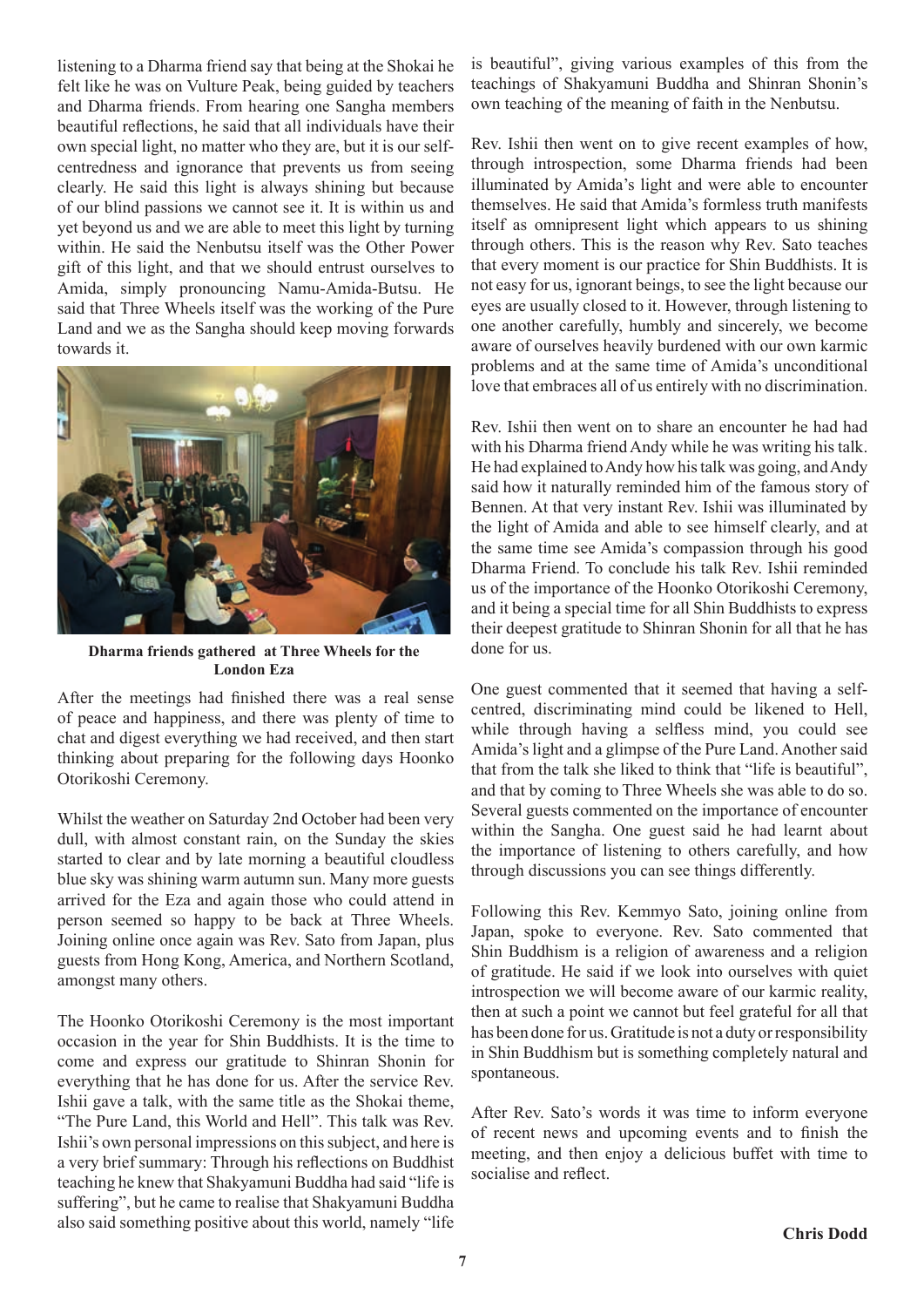#### **To Have Good Friends is Everything The 156th London Eza**

The 156th London Eza took place on 27th February 2022, the fourth day following the Russian invasion of Ukraine. Despite the anxiety caused by the outbreak of a new war in Europe, as well as the ongoing pandemic, friends of Three Wheels were glad to gather in the peaceful atmosphere of the Sangha. Around fourteen friends also joined those meeting at the temple itself via video link, including guests from Nairobi (Kenya) and South Bend, Indiana (USA).



**Rev Kemmyo Sato reading his Letter of Thanks to the late Mrs Ann Montgomery**

The Eza began with a memorial service for Ann Montgomery, a founding trustee of Three Wheels, who recently passed away. Rev. Kemmyo Sato read out a letter of thanks in which he spoke of Mrs Montgomery's unstinting help, love and support for the Sangha. He recognised that her devout Anglican Christian faith deeply informed this work, and said that it was a wonderful expression of true interfaith practice.

After the service, Mr Sam Kelly and Mr Christopher Duxbury each gave a talk reflecting on their experiences as regular members of the Three Wheels Sunday Service during the past two years of the COVID-19 pandemic.

Sam's talk was entitled "Amida's Light Reveals a Silver Lining from the Cloud of Lockdown". He talked about how he was a weekly visitor at Three Wheels before the pandemic, often helping with maintenance jobs around the temple, and how it was strange to be unable to visit and contribute. However, the move of Sunday Service online was "wonderful" and allowed him to "build relationships with Dharma friends through listening to their weekly experiences and reflections." Sam said he was "pleasantly surprised by the intimacy of the discussions and our ability to have real online encounters." He also explained how preparing for Sunday Service became part of his weekly spiritual routine: "[It has] given me the opportunity to reflect on what has taken place in my life each week, and to not just let each week slip into a kind of similarity with events just passing me by as though they had not happened...

Sam, like Christopher later on, also described how

"Amida's Light shone through as [Prof. John White's memorial service] brought Dharma friends from the UK and Japan together at Three Wheels to share in a celebration of his life and achievements, during which we became even more aware of all he had done for Three Wheels and the Sangha."

He concluded by saying that, "Shinran Shonin speaks of ten benefits in a life of faith in Amida Buddha, two of which are: The Benefit of being protected constantly by the Light of Amida's Heart and the benefit of having great joy in our hearts. Through the medium of online Sunday Service Amida's Light has truly revealed a silver lining from the cloud of lockdown and given the Three Wheels Sangha added joy in our hearts, a true silver lining that may not have occurred without the intervention of the pandemic!"

Christopher's talk was entitled "Awakening to the Omnipresence of Amida Tathagata". He spoke of the great inspiration he and other Dharma friends got from Venerable Chimyo Takehara's letter which encouraged us to view the period of pandemic restrictions as a kind of "rainy season retreat" in which we could look more deeply into ourselves. This advice gave him great determination not to waste the precious opportunity, and he sought to follow Rev. Sato's advice about maintaining a steady and consistent practice.

Christopher talked about how participating in Sunday Service, and making the most of the lockdowns as a time of reflection, made him more aware of others' suffering, of all that has been done for him, and also of the Buddha-nature in others. He said that, "Without the Dharma in my life, I have no doubt my own feelings would have been heavy and negative, consumed with worry and other frustrations, and I would have only made those around me feel worse. In this way, I see the Buddha's working as small ripples of positive energy flowing out from the Buddha via Shogyoji and Three Wheels, but that ripple out well beyond just those people who have direct contact with the temple."

Going for walks each day, after spending time quietly at home, Christopher found that "the Dharma very much comes alive in connection with others." He said, "[I] become more aware of the beauty in the world around us and the people we interact with as we go about our lives, which in the past I was missing as I hurried from one situation to another… The trees on my walking route seemed to take on personalities of their own. I am in awe of how they gently and naturally constantly adapt to the changes of the weather. Their impermanence reminded me that the world isn't fixed and rigid, and I reflected how this also extends to my own sense of self."

In conclusion, Christopher said that, "In the stillness I experienced in some of the quieter times during lockdown, I received an awareness of how much I am supported. Not just in the obvious ways of friends and family, but by innumerable contributions from others over the course of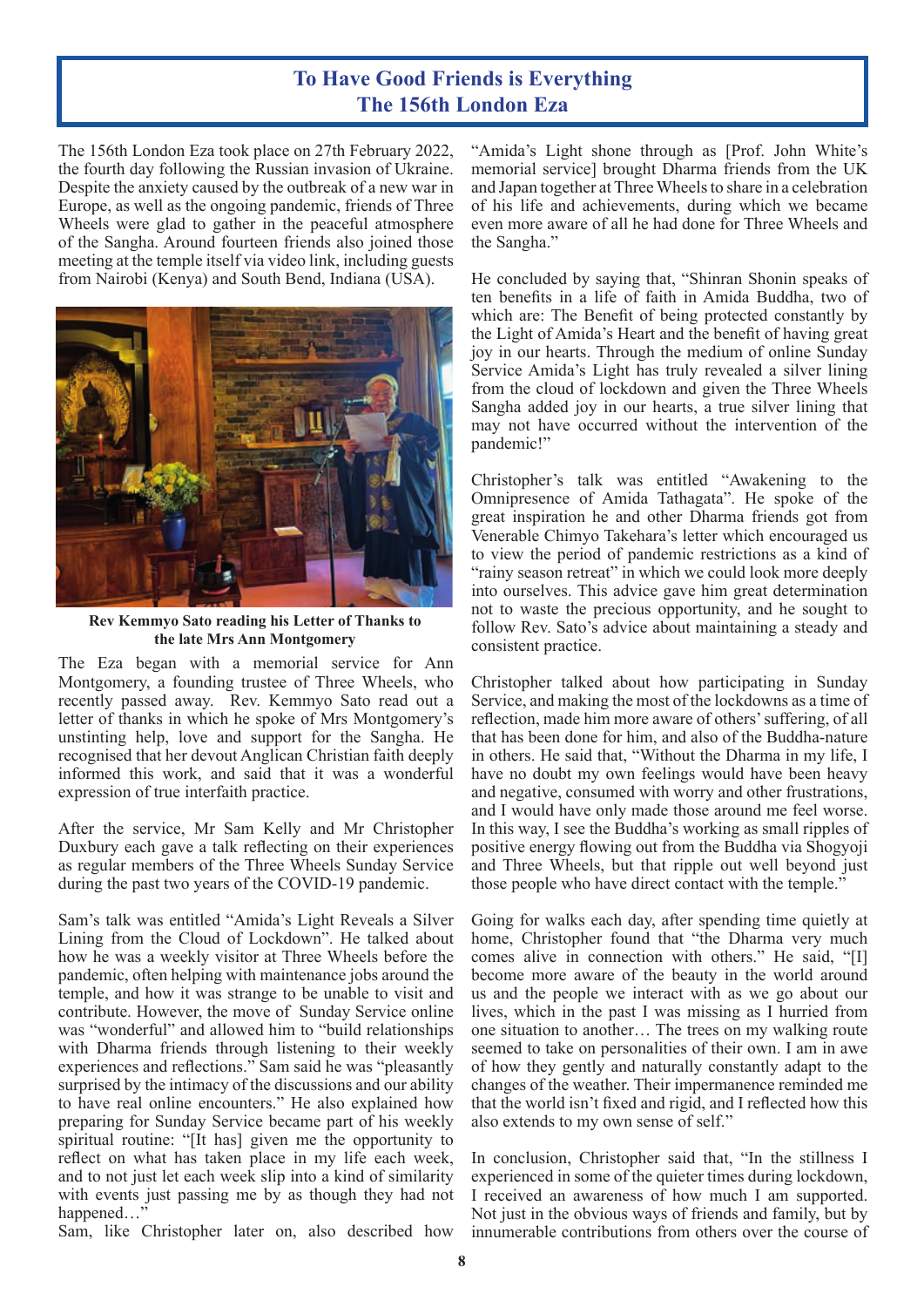history that have got me to the point of now being warm, safe, well fed and able to live a fulfilling life. I feel like now I have become more aware of this, it is easy to feel gratitude for all that has been done for me. All I can do is to kneel before the Buddha and say Namu-Amida-butsu with gratitude."

Following the talks, the chairman Mr Andrew Webb thanked the speakers and said that it sometimes felt difficult to look back over the past two years, as they have been at once so tumultuous and yet also in many ways somewhat monotone. However, the two Dharma friends, he said, showed us all how to digest these experiences in our spiritual practice and faith experience.

Next, the floor was open for questions and comments. Mr Sammy Richards asked the two speakers about how one can avoid one's practice wavering when caught in a sort of foggy, numb and lost state of mind. Sam and Christopher both felt that, for them, consistency of practice over time illuminates a reliable path forward, and Christopher said, "Something small like just kneeling in front of the Buddha shrine can bring you back to the right state of mind."

Among the online participants, Mr Neil Chase, from the USA, said that the theme of "a silver lining" really resonated for him. He said that, "About two years ago my sense of 'vow' as being 'my vow' changed to an understanding of 'a vow working in me'. This shift coincided with the invitation to start attending the London Eza meetings online." Neil added, "In Christopher's talk he spoke about 'the Dharma coming alive for him'. That is something that I feel is true about this Sangha and clearly expressed in the emphasis on interpersonal spiritual encounter." Rev. Sato said he was very pleased to hear that Neil had picked up the point that encounter is the source of truth.

Mrs Sanae Ishii spoke emotionally about her impression of how sincere Dharma friends are in their practice and her happiness to feel that she is walking the same road together in Sangha with them. Her daughter Miss Hitoe Ishii also spoke through tears to say that hearing Sammy's sincere question earlier made her realise that she shouldn't take for granted how fortunate she has been to be born and live in a temple.

Rev. Kenshin Ishii said that Shakyamuni Buddha's expression, "to have good friends is everything" summarised the meaning of everyone's reflections. He said that even living in the temple his spirit is always trying to escape and that he is often lazy, self-centred and attached to his own point of view. It is this way of life, he said, that causes wars like we are seeing with Ukraine and Russia now. He said that, "I have been given wonderful friends. Such friends already surround me but my mind is dark. My spiritual eyes are covered, that is why I cannot realise that they surround me. Outside there is blue sky with no clouds today – Spring is just there. I have to look into my mind and feel the light of Amida that is always shining in my heart."

Concluding the meeting Rev. Sato thanked everyone and said, "My master D. T. Suzuki said that Amida Buddha represents the altruistic impulse or Buddha-nature that comes up… unconditional love. We become aware of this wonderful working of the truth through individuals like Mrs Ann Montgomery. I am so relieved to be able to report to her husband, my friend, Mr Stephen Montgomery about the present good condition of the Sangha which Anne's wisdom and love helped to grow."

**Andy B.**

#### **The Three Wheels are the One Wheel and the Great Wheel Turns The 29th Shokai and the 157th London Eza**

The 29th Shokai retreat was held over a cool but bright weekend toward the end of April 2022. It was attended by eighteen people (two online), including three people who were attending their first in-person Shokai: Max, Pedro, and Shane. We were happy to be able to gather together after such a long time and a lively chorus of conversation could be heard throughout the temple as the Sangha welcomed the arrival of a spiritual springtime into their hearts.

The retreat began on the Friday evening with the traditional Vow of Sincere practice, which was given by Mr Max N-L. Max lives in Hong Kong but is staying in the UK until the summer, and has been helping Rev. Sato with his translation work. Max said in his Vow, "Rev. Ishii's invitation for me to give the vow of sincere practice was like a Bodhisattva from the Pure Land shaking me awake and reminding me of the preciousness of this opportunity to practice with sincerity. […] In line with the truth of impermanence […] I vow to treat it with sincere reverence, as if it was the only Shokai I could ever attend."

Following Max's impression, Rev. Kemmyo Sato gave his Talk of Welcome. He shared three Buddhist teachings. The first was the "Teaching of the Seven Buddhas": "Reject evil. Do good. Purify your mind." The second was the teaching of Prince Shotoku: "The origin of doing good lies in taking refuge." The third was the ethos of D. T. Suzuki, based on a comment of Thomas Paine: "Doing good is my religion. The world is my home." Rev. Sato said that all of these teachings reflect the "pure act" of the Buddha for us. The meaning of "pure act" can be understood by the late Prof. White's words, "Just do for the doing." Rev. Sato said that "pure act" is another way of expressing the Buddha's Compassion, while "awareness" corresponds to the Buddha's Wisdom.

Rev. Sato told us that even though "doing for the doing" is very hard because of our blind passions, we should just become aware of our karmic situation and say sorry for it while taking refuge in the "invisible Other". "Other", he said, "means 'beyond my consciousness', 'beyond thought'". In that momentary instant of taking refuge, the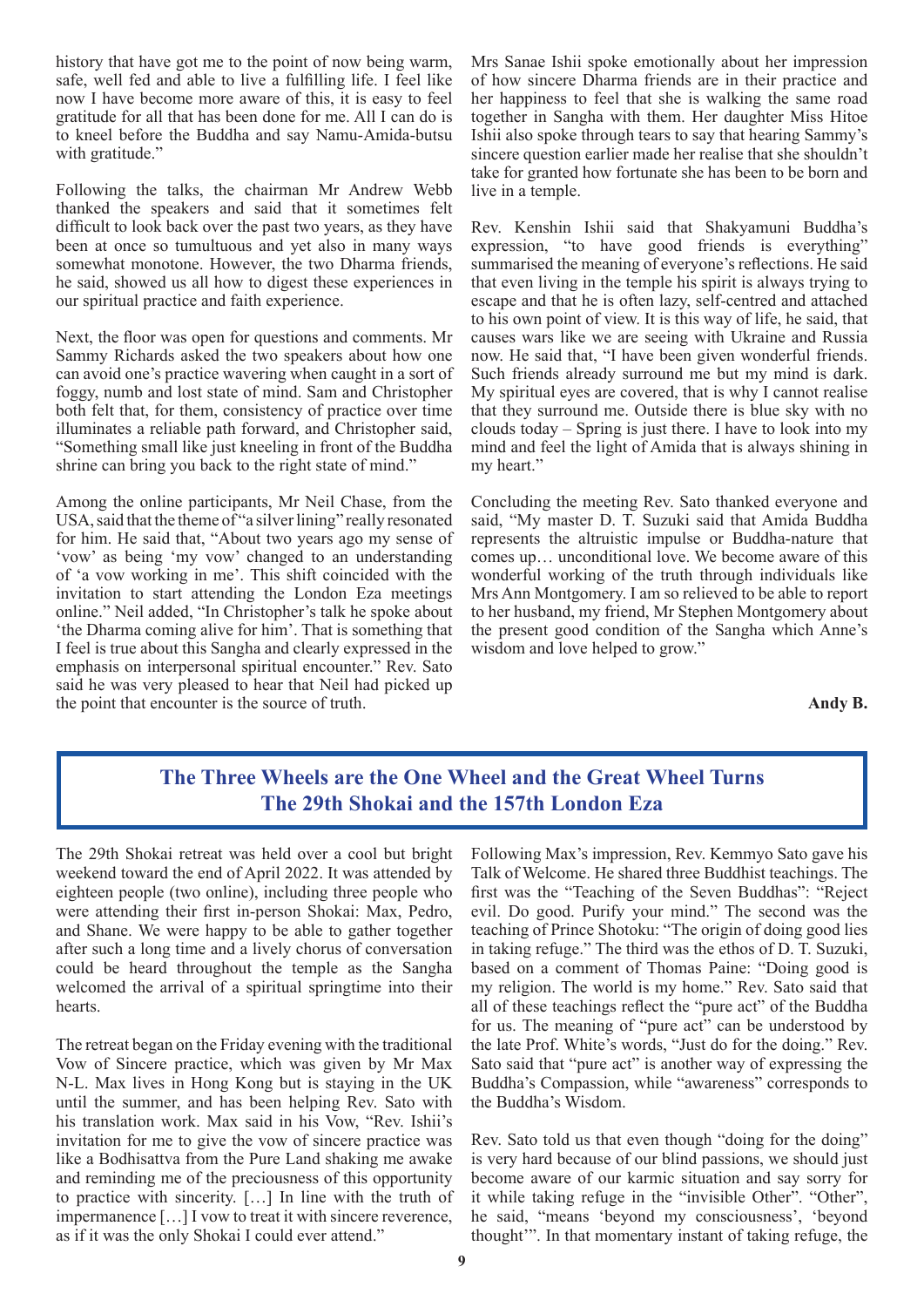mind is pure.

Following the welcome service to the Buddha, and the evening meal, we held the first group meeting.

Mr Martin L said that he is often self-critical and that makes it hard for him to accept gifts or appreciation from others. However, from the pre-Shokai meetings and a conversation with Rev. Ishii, he has come to realise that the main thing is for him to just focus on realising what he has been given and then naturally he will respond, even if he doesn't always realise he is doing so.

Mr Amit K said that from his pre-Shokai group discussions he realised that he never had a heart open to graciously receiving. He said, "My critical mind is always suspicious of other intentions and what they want from me. From coming to Three Wheels this outer shell is gradually eroding."



**The Participants of the Shokai Retreat**

Mr Andy B said that when he was reflecting on the Sixth Spiritual Offering, of "giving someone a seat", he remembered how Prof. John White would always sit on the floor at Three Wheels meetings and that every time Rev. Ishii would always offer him a chair, which he would unfailingly decline. Andy used to think, "Rev. Ishii you know he doesn't want a chair – why don't you remember his preference?" Looking again at those scenes from the perspective of the teaching in the Seven Spiritual Offerings, Andy realised that every time Rev. Ishii offered Prof. White a seat he also gave him all the other offerings of gentle eye, kind countenance, sincere heart and so on. When John reached the end of his life, because of the continuity of Rev. Ishii's respect and love, he felt completely confident and assured that he could put his whole life and being entirely into Rev. and Mrs Ishii's care. The relationship between Prof. White (who helped found this Sangha) and the Ishii family (who now help lead and care for it) became something so profound and beautiful. Recognising this, Andy said he could really feel a vast difference between Rev. Ishii's way of practicing the Seven Spiritual Offerings and his own shallow and narrow attitude.

Ms Liz B and Mrs Tina S could not attend Shokai or the Eza as they both have sons who are very sick. Nonetheless both sent messages to the Sangha and Tina also baked a cake, despite her stressful situation, which everyone received as a beautiful expression of her love and support for Dharma friends during their retreat.

Liz said, "After the first pre-Shokai meeting, my son was in hospital with kidney stones so my life was upside down. During this time I felt very close to the Dharma as it was the only way my mind would settle. I realised how much I needed Amida's Compassionate Light when I was feeling so lost and afraid […] During this difficult time I received gifts from complete strangers; this happened when two people in different situations just smiled at me in a really open and kind way. This really lifted my spirits and I realised how something small like a smile could have such a big impact on another person's state of mind."

Tina wrote to us, "During the discussions pre-Shokai, we touched on the expression of body language being another form of communication. For me this is quite close to my heart, as my older son is non-verbal and therefore the expression of body language really is his only form of communicating. Just seeing how he reacts and behaves can give clues, as to what is on his mind and the most important thing is paying attention to this."

On the Saturday morning, after a peaceful meditation period led by Mr Dave Z and service to the Buddha, there was a second zadan meeting. At this meeting Mr Sean S. spoke about his experience of reading the Sutra on the Seven Spiritual Offerings from the perspective of someone with autism. He said it is difficult or impossible for some people with autism to know if they are giving or receiving the gentle eye and kind countenance. However he said that he could really understand the "giving of the heart" and that his time working in the Peace Corps in Oman showed him the importance of hospitality.

Mr Andrew W told Sean about how he had met a lady with autism recently. He said she was always such a kind, friendly, bright person who he looked forward to meeting. The lady told Andrew, "Whenever I see your son he is always smiling. However because I have autism I don't smile." Andrew said that even though this lady said she couldn't smile, he had never noticed it because she always conveyed her loving kindness in many other ways.

Ms Kei S spoke about how, during a phone call, her mother used a strange made-up word which made her laugh. When she teased her Mum about it, her mother replied, "I made up the word to make you laugh. I always want to hear you being happy." This made Kei realise how much her mother is always thinking about her.

On the Sunday afternoon, following the closing ceremony of Shokai, the 157th London Eza was held on the afternoon of 24th April 2022. Rev. Kenshin Ishii shared his own reflections on the theme of the preceding retreat in a talk entitled "On the perfection of Dānā". His talk was too rich to summarise adequately here, however a few notable points follow.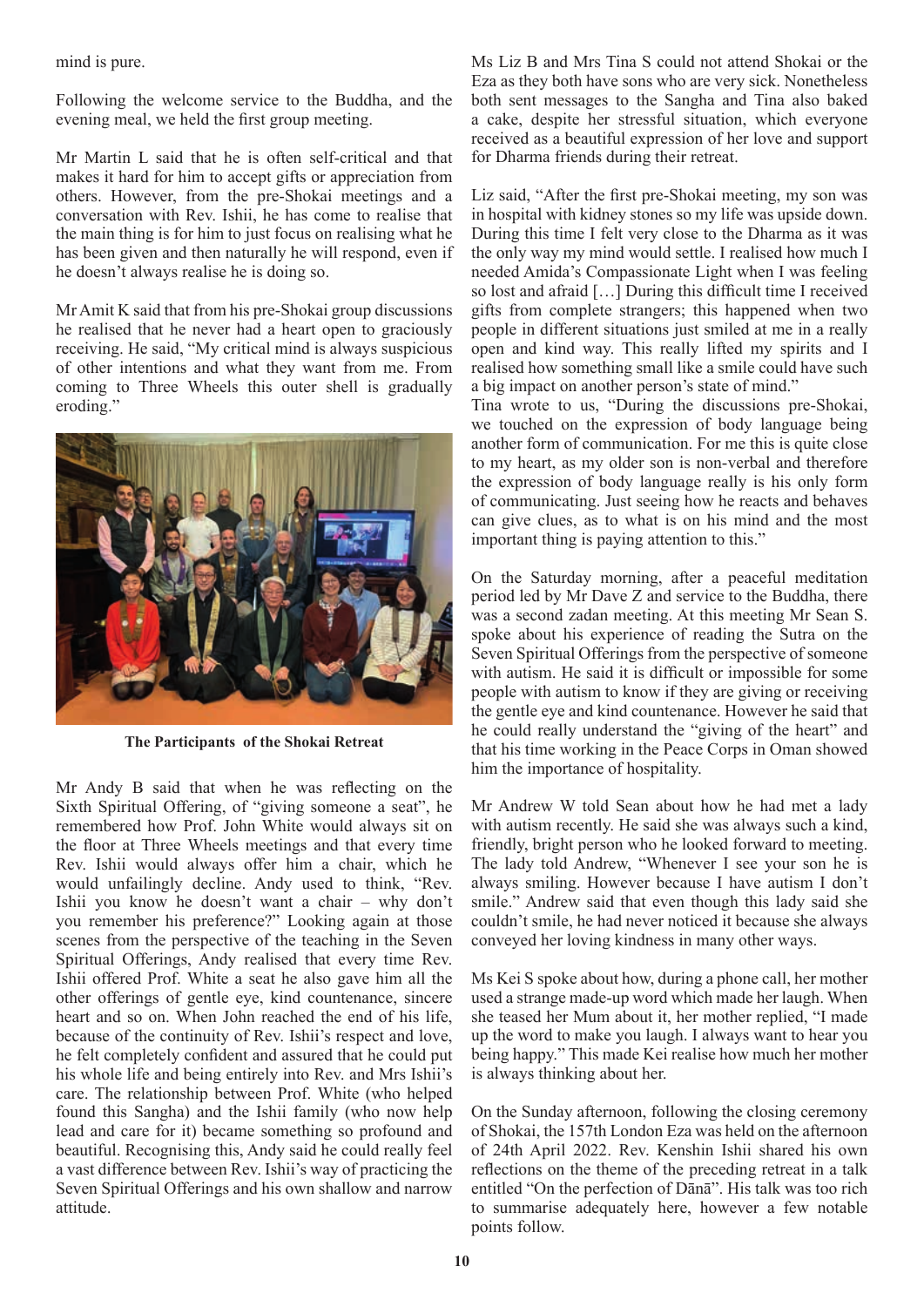Rev. Ishii said that, "even our lives and bodies are gifts from our parents, so everything in our lives are gifts for each of us. [As such] I feel that the English word 'giving' as a translation of dānā cannot be always applied because it tends to make me arrogant in assuming that I am a giver. […] it is better for us to say 'I share' rather than 'I give' because what you are presenting is not just your possession."

Through considering and deepening this thought, Rev. Ishii said that he came to understand why Shinran Shonin, the founder of Shin Buddhism said, "I, Shinran, have no disciples, because, when I expound the Tathāgata's Dharma to sentient beings in the ten directions, I am simply acting as an envoy of the Tathāgata." He said that we can clearly see that Shinran Shonin did not seek to give his own teaching but only shared his joy of entrusting himself to Amida Tathāgata and his great satisfaction of being saved by the Tathāgata. Rev. Ishii said, "I cannot help feeling Shinran Shonin's genuine sincerity towards the Three Treasures: Buddha, Dharma and Sangha, as a Nenbutsu practitioner, one of the sentient beings to be saved."

Rev. Ishii also told us about a recent encounter he had with Max N-L, as his own experience, which helped him understand Prof. John White's poem, "The Meaning and Purpose of Three Wheels". He said that when he asked Max to give the Vow of Sincere Practice for the retreat, Max sincerely accepted the opportunity and expressed his deepest gratitude for the opportunity to look into himself. When Rev. Ishii heard this response, he felt great joy. Through this experience he remembered John's poem. "When Max's sincerity allowed him to be grateful for receiving the opportunity, then I immediately became a receiver of his gratitude. Through our dialogue, out of the diversity of him and me, unity and harmony were immediately born. It was absolutely a spiritual encounter for me with Max in one turning wheel of the Three Wheels (giver, receiver and gift). This experience made me realise what 'pure' means in this poem. This purity is nothing but 'sincerity in gratitude'. I came to understand that what John wanted to 'share' with all of us by composing this poem was based on what he had learnt and experienced through his spiritual encounter with Venerable Takehara and Dharma friends in the Shogyoji sangha in Japan."

Following Rev. Kenshin Ishii's talk, Mr Andrew Webb chaired a discussion among the Dharma friends who were present.

Mr Neil Chase, joining the meeting online from the USA, said that he often worries whether he is doing a good job as a father. However, Rev. Ishii showed him that, "I am just giving what I received" and he said that this "released me from some of my anxieties as a parent." He added that this sense of relief gives him a space for faith to develop, as he realised that he needs to just let go of his own ideas about what he should do and simply share what he has received.

Mr Christopher Duxbury said that listening to the talk he remembered an occasion when he went to stay with his mother for a week. While he was staying he tried to help her by doing everything. Whenever she said, "At least let me help with one thing", he refused. Hearing Kenshinsan's words, he realised that his mother wanted to express her parental love to him but he accidentally took away her opportunity because of his self-oriented way of trying to do something good.

Mr Andy B spoke about how Rev. Ishii had asked Mr Pedro S. to clean the stone water basin (Chouzubachi) in the Three Wheel's Garden before the Eza. Andy saw that Pedro worked really hard, even removing and cleaning every individual stone from underneath the basin, and also missing the first part of the lunch break to complete his work. Andy said that even though it was Pedro's first Shokai his attitude was much better than Andy's own attitude to practice.

Pedro replied that at home his parents also had a water basin at their house and he had simply copied the way they washed it. He felt that he should show the same respect to the temple as his parents showed to the home where he was brought up. Rev. Ishii said in response that if you take responsibility for even one small thing at the temple – like washing the water basin – then the temple will become your own home.

Mrs Sanae Ishii then stated what she felt by listening to the Dharma talk. In the story of the Nirvana painting, Shakyamuni Buddha's mother released medicine from the Pure Land, but the medicine did not reach Shakyamuni Buddha. Listening the words by Kenshin-san, "Let us not just look at what we receive, but let us receive the love and compassion which lies behind gifts", I realised that I had been brought up by many wonderful people who have been teaching me with parental love.

To conclude the meeting Reverend Sato expressed his thanks to Rev. Ishii for his talk. He said, "Your wonderful talk covered everything from Early Buddhism to Mahayana and Shin Buddhism. Listening to it I felt a great sense of relief and peace. As you know, Prof. John White, through his encounter with Ven. Chimyo Takehara, started to work for Three Wheels and promised to walk the one road with us all. He put all his energies into it and gave up his own career. He was an embodiment of Ven. Takehara's prayer for world peace. After twenty years had passed John remembered a comment from Rev. Kojun Shinohara that it will take 30 years to make a temple in the UK. John remarked to me, "Taira, Three Wheels has started working as a temple." At that time I disagreed with my him, however now I am happy to agree that the Three Wheels have indeed started working here. Everybody is happily involved in this Three Wheels Dharma movement. John and Hiroko would be extremely happy to hear Rev. Ishii's talk and to see how he is being supported by his wife Sanae and their two very sincere children. The Three Wheels are turning as One Great Wheels